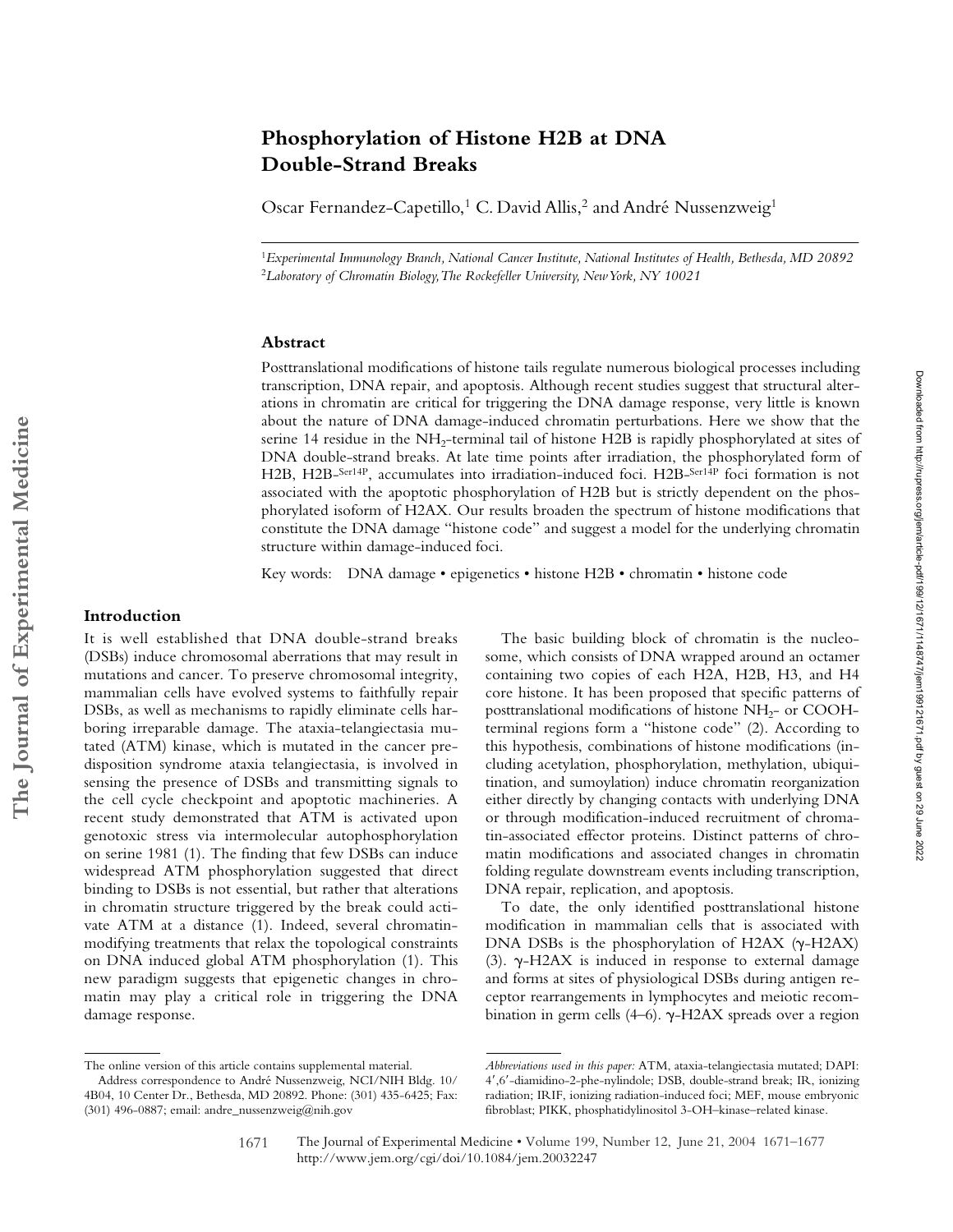spanning millions of bases surrounding the lesion, becoming microscopically detectable as so-called nuclear foci (7). Chromatin remodeling associated with H2AX phosphorylation is critical for protecting the genome from spontaneous-, irradiation-, V(D)J-, and class-switch recombination–induced DSBs (8–11). According to the histone code hypothesis, there may be additional histone modifications at DSBs that could synergize with  $\gamma$ -H2AX. A recent study documented that the Ser-14 residue in H2B is phosphorylated in response to several apoptotic stimuli, some of which are potent inducers of DNA damage (12). Here we show that H2B-Ser14P is associated with sites of DSBs and forms irradiation-induced foci (IRIF) that are dependent on  $\gamma$ -H2AX. We suggest that H2B- $^{Ser14P}$  and  $\gamma$ -H2AX work in concert to establish a heterochromatin-like state within which both damaged DNA and repair factors are concentrated.

### **Materials and Methods**

*Cell Lines and Mice.* Generation of  $H2AX^{+/+}$  and  $H2AX^{-/-}$ mouse embryonic fibroblasts (MEFs) as well as the reconstituted H2AX<sup>-/-</sup> MEF lines expressing the S136/139A mutant isoform of H2AX have been described (9, 13). Thymocytes were isolated from 4-6-wk-old H2AX<sup>+/+</sup> and H2AX<sup>-/-</sup> mice. H2B-GFPexpressing CHO cells were a gift from Tom Misteli (National Cancer Institute). The H2B–GFP construct has been described (14).

*Immunostaining and Western Blotting.* Cells were seeded onto 18-mm2 coverslips and irradiated with 10 Gy or mock treated. At various times after irradiation, cells were fixed using either methanol or paraformaldehyde and processed for immunocytochemistry as described (15). The primary antibodies used for immunofluorescence were mouse anti- $\gamma$ H2AX (1:1,000) (Upstate Biotechnology) and rabbit anti-H2B-Ser14P (1:600) described by Cheung et al. (12). Alexa 568– and Alexa 488–conjugated secondary antibodies (Molecular Probes) were used at 1:250. DNA was counterstained with 4',6'-diamidino-2-phe-nylindole (DAPI). Phosphorylated H2B Ser14 was detected in acid-extracted protein lysates by Western blot analysis.

*Generation of DSBs with Laser Microdissecting Microscope.* MEFs were grown on 8-well chamber slides. The DNA intercalating dye Hoechst 33258 was added at 10  $\mu{\rm g}/{\rm ml}$  and incubated for 20 min at 37<sup>°</sup>C. The slide was mounted on the microscope stage of an LSM 3100 (Leica), and cells were irradiated with a 337.1-nm laser along a user-defined path to generate localized DSBs.

*Online Supplemental Material.* Online supplemental material showing the presence of H2B-S14P at DSBs and on the male meiotic sex body is available at http://www.jem.org/cgi/content/ full/jem.20032247/DC1. In Fig. S1, ATM-1981P staining was combined with TUNEL labeling of laser-induced DSBs. The use of ATM-1981P allows the visualization of breaks in H2AX-deficient cells. Fig. S2 demonstrates that DSB-associated phosphorylation of H2B is independent of both Chk2 and Chk1 signaling pathways. Fig. S3 shows the presence of H2B-S14P in the male meiotic sex body, which is also enriched in  $\gamma$ -H2AX.

### **Results**

*H2B-S14P Forms IRIF at Sites of DSBs.* To investigate the distribution of H2B-Ser14P in response to DSBs, immortalized MEFs were exposed to different doses of ionizing ra-

diation (IR) and subjected to indirect immunofluorescence analysis. In untreated samples, H2B-Ser14P stained diffusely throughout the nucleoplasm, although small discrete nuclear foci were detectable in some cells (Fig. 1 A). In contrast, large irradiation-induced H2B-Ser14P foci (IRIF) accumulated in MEFs over a period of several hours after treatment. For example, at the 4-h time point  $\sim$ 30% of the cells contained H2B-Ser14P IRIF, after which the percentage of cells with foci gradually decreased (Fig. 1 B). H2B-Ser14P IRIF were also detected in other mouse and human lines including NIH3T3, U2OS, IMR90, HeLa, and CHO cells (unpublished data). The number of H2B-Ser14P IRIF per cell correlated with the severity of the damage, suggesting a direct relationship with the number of induced DSBs (Fig. 1 C). Importantly, H2B-Ser14P IRIF showed colocalization with  $\gamma$ -H2AX foci, therefore confirming their presence at DSBs (Fig. 1 D). Unlike  $\gamma$ -H2AX and H2B-<sup>Ser14P</sup>, similar analyses did not show any significant concentration of phosphorylated H3 and H4 histones at break sites (H3 Ser-10, H4 Ser-1, and H3 Thr-3; unpublished data). In contrast to --H2AX, the overall intensity of the H2B-Ser14P signal did not change significantly after irradiation. To determine if H2B-Ser14P IRIF formation is thus a consequence of the redistribution of histone H2B at sites of DSBs, we performed live cell imaging before and after exposure to IR in cells that had been transfected with an H2B–GFP construct. No reorganization of H2B–GFP was noted at time points up to 5 h, nor at 16 h after exposure to IR (Fig. 1 E). Thus, H2B-Ser14P IRIF formation represents a specific posttranslational modification rather than a redistribution of the total H2B pool in response to irradiation. The finding that the kinetics of H2B-Ser14P IRIF formation is significantly delayed with respect to  $\gamma$ -H2AX (Fig. 1 B) may indicate that H2B-Ser14P foci are a late event in response to DSBs or that H2B-Ser14P mark a subset of DSBs (e.g., unrepairable DSBs or abnormal chromosomal rearrangements induced by excessive damage).

Many factors involved in the DNA damage response assemble into IRIF only at late time points after IR (16, 17). However, the time at which foci become cytologically visible does not necessarily reflect the initial appearance of factors at DBSs, since microscopic techniques are not sensitive enough to detect small numbers of molecules. To test whether H2B-Ser14P also forms rapidly at sites of DNA damage, we generated a large amount of DSBs into a defined nuclear volume with the "laser scissors" technique, which allows for the early cytological detection of factor migration to DSBs (13, 18). We found that H2B was phosphorylated together with H2AX as early as 1 min after the laser treatment (Fig. 1 F). In contrast, there was no significant change in the distribution of H2B– GFP upon laser treatment even after a 5-h observation period (Fig. 1 G). Thus, although the assembly of H2B-Ser14P into IRIF is not visible at early time points, phosphorylation of Ser-14 in H2B occurs rapidly at sites of DSBs.

*H2B-Ser14P Formation at DSBs Is Not Associated with Apoptosis but Is Dependent on Phosphatidylinositol-3-OH Kinase– related Kinase Activity and*  $\gamma$ *-H2AX.* To determine if the H2B-Ser14P formation at DSBs shares the same signal trans-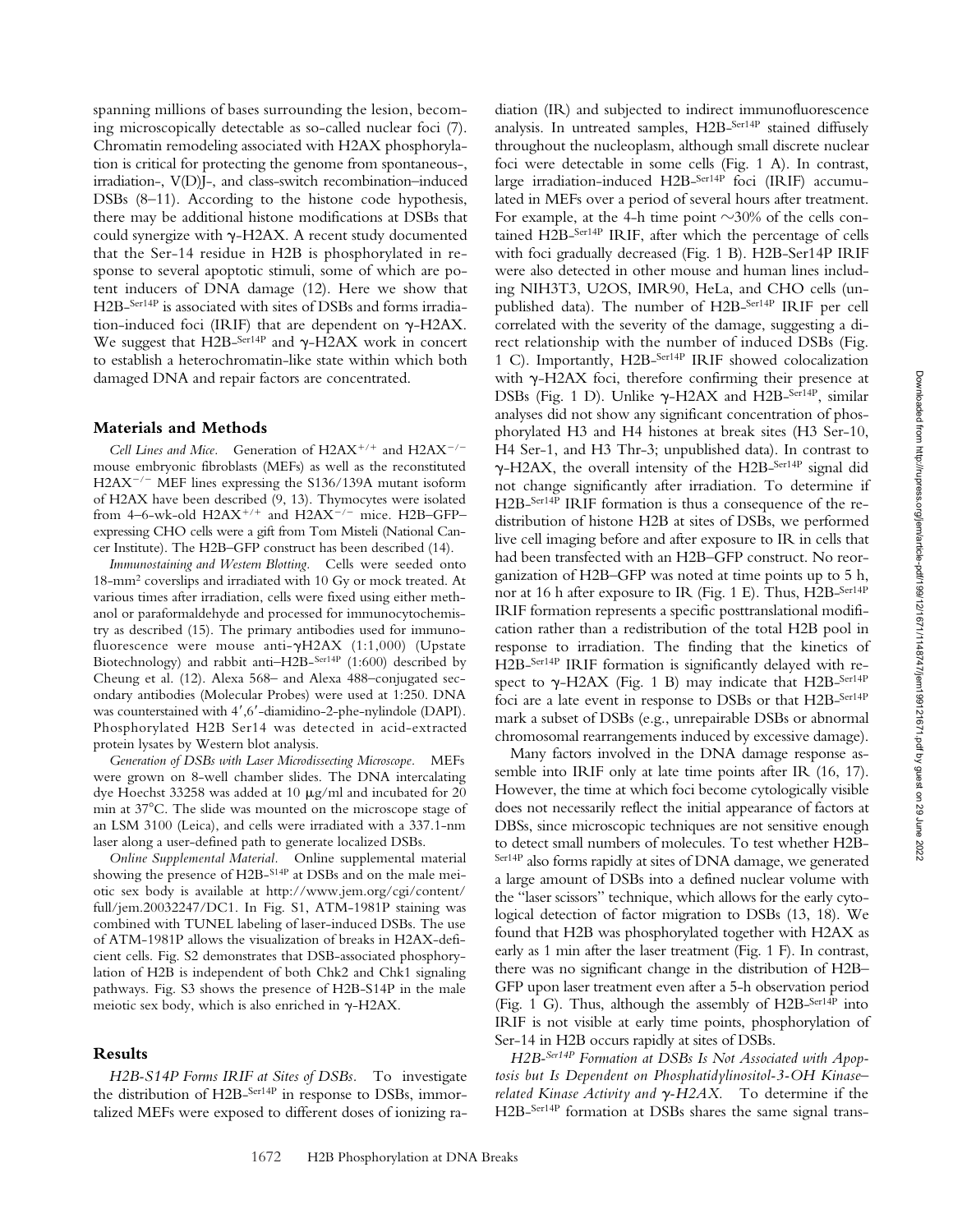

**Figure 1.** H2B Ser 14 is phosphorylated at DSBs. (A) Immunostaining of H2B-Ser14P (red) in MEFs 4 h after treatment with 10 Gy of IR together with the corresponding nonirradiated control (C). Bar, 10  $\mu$ m. (B) Percentage of cells with H2B-<sup>Ser14P</sup> or  $\gamma$ -H2AX foci at various times after a single exposure to 10 Gy of IR. (C) Average number of H2B-Ser14P IRIF per cell after exposure to IR (0, 0.5, 5, and 10 Gy). (D) Immunostaining of H2B-Ser14P (red) and --H2AX (green) in MEFs 4 h after treatment with 10 Gy. DNA was counterstained with DAPI. Bar, 5 m. (E) H2B–GFP–expressing CHO cells 5 h after treatment with 10 Gy of IR (IR) (and nonirradiated control [C]). No foci-like H2B-GFP distribution was observable in irradiated cells. Bar, 10  $\mu$ m. (F) Immunostaining of H2B-Ser14P (red) and  $\gamma$ -H2AX (green) in MEFs that had been exposed to laser damage. Bar, 20 µm. (G) H2B-GFP expressing CHO cells 5 h after damage by laser scissors. No significant alteration in the distribution of H2B was noted by live cell imaging of these cells during the entire observation period. Note that the path of the laser can be deduced from the bleached nuclear region of the Hoecsht 33258 image. Bar, 10 µm.

1673 Fernandez-Capetillo et al.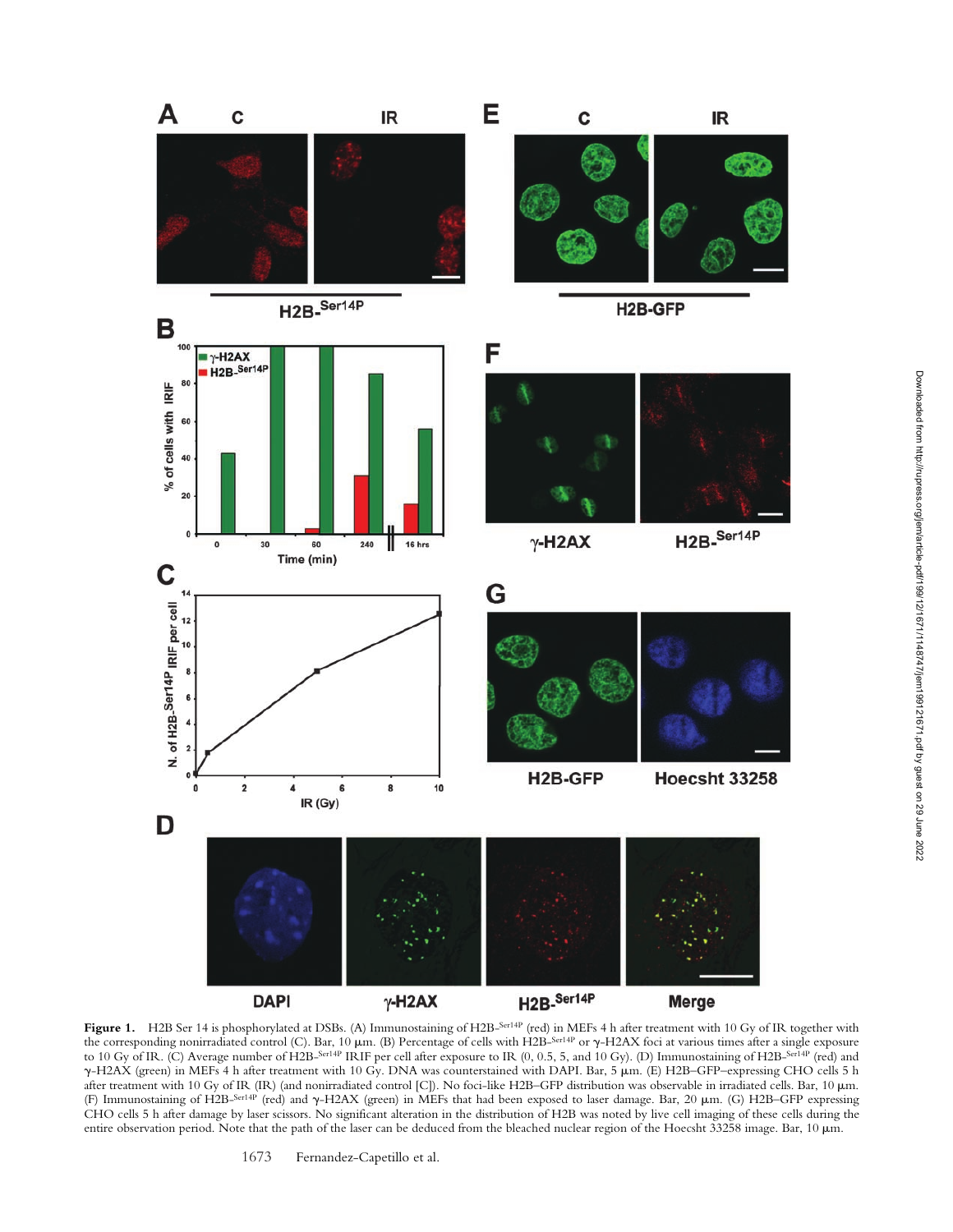

**Figure 2.** H2B-<sup>Ser14P</sup> IRIF formation is not associated with the apoptotic phosphorylation of H2B but is dependent on γ-H2AX. (A) Immunostaining of H2B-Ser14P in wild-type MEFs 4 h after treatment with 10 Gy of IR. The caspase inhibitor z-DEVD-fmk (200 m) was added to the cells 1 h before the exposure to IR and was maintained in the medium throughout the length of the experiment. Bar,  $10 \mu m$ . (B) Immunostaining of H2B-Ser14P in wildtype MEF 4 h after treatment with 10 Gy of IR. The PIKK inhibitor wortmannin (200 µm) was added to the cells 15 min before irradiation and was maintained in the medium throughout the length of the experiment. Bar, 10  $\mu$ m. (C) Immunostaining of H2B-Ser14P (red) in H2AX<sup>+/+</sup> and H2AX<sup>-/-</sup> MEFs 4 h after mock treatment (C) or exposure to 10 Gy of IR. Bar, 5  $\mu$ m. (D) Western blot analysis of H2B-Ser14P levels in H2AX<sup>+/+</sup> and H2AX<sup>-/-</sup> MEF 4 h after exposure to 100 Gy. (E) Immunostaining of H2B-Ser14P (red) and  $\gamma$ -H2AX (green) in a mixed population of H2AX<sup>+/+</sup> and H2AX<sup>-/-</sup> MEFs that had been exposed to laser damage. Bar, 5 μm. (F) Immunostaining of H2B<sup>\_ser14P</sup> (red) and γ-H2AX (green) in freshly isolated thymocytes. Bar, 5 μm. (G) Example of the massive H2B-<sup>Ser14P</sup> (red) staining in H2AX<sup>+/+</sup> and H2AX<sup>-/-</sup> apoptotic thymocytes (see H and I). Bar, 5  $\mu$ m. (H) Western blot detection of H2B-Ser14P in histone extracts that were prepared by acid extraction from  $H2AX^{+/+}$  and  $H2AX^{-/-}$  thymocytes 8 h after exposure to 5 Gy of IR. The Ponceau staining of the nitrocellulose membrane is shown as a loading control. (I) Apoptosis in irradiated thymocytes (IR) measured by flow cytometric analysis of the percentage of cells with a sub-G1 DNA content. Nonirradiated cells (C) that were kept in culture media during the 8-h period were used as a control. When shown (A, B, E, and F), DNA was counterstained with DAPI (blue).

duction pathway as the apoptotic phosphorylation of H2B, we analyzed the formation of H2B-Ser<sup>14P</sup> IRIF in the presence of apoptosis inhibitors. During apoptosis, the phosphorylation of H2B at S-14 is dependent on caspase-3– mediated cleavage of mammalian sterile twenty kinase (Mst1) (12) and is therefore abolished in the presence of the caspase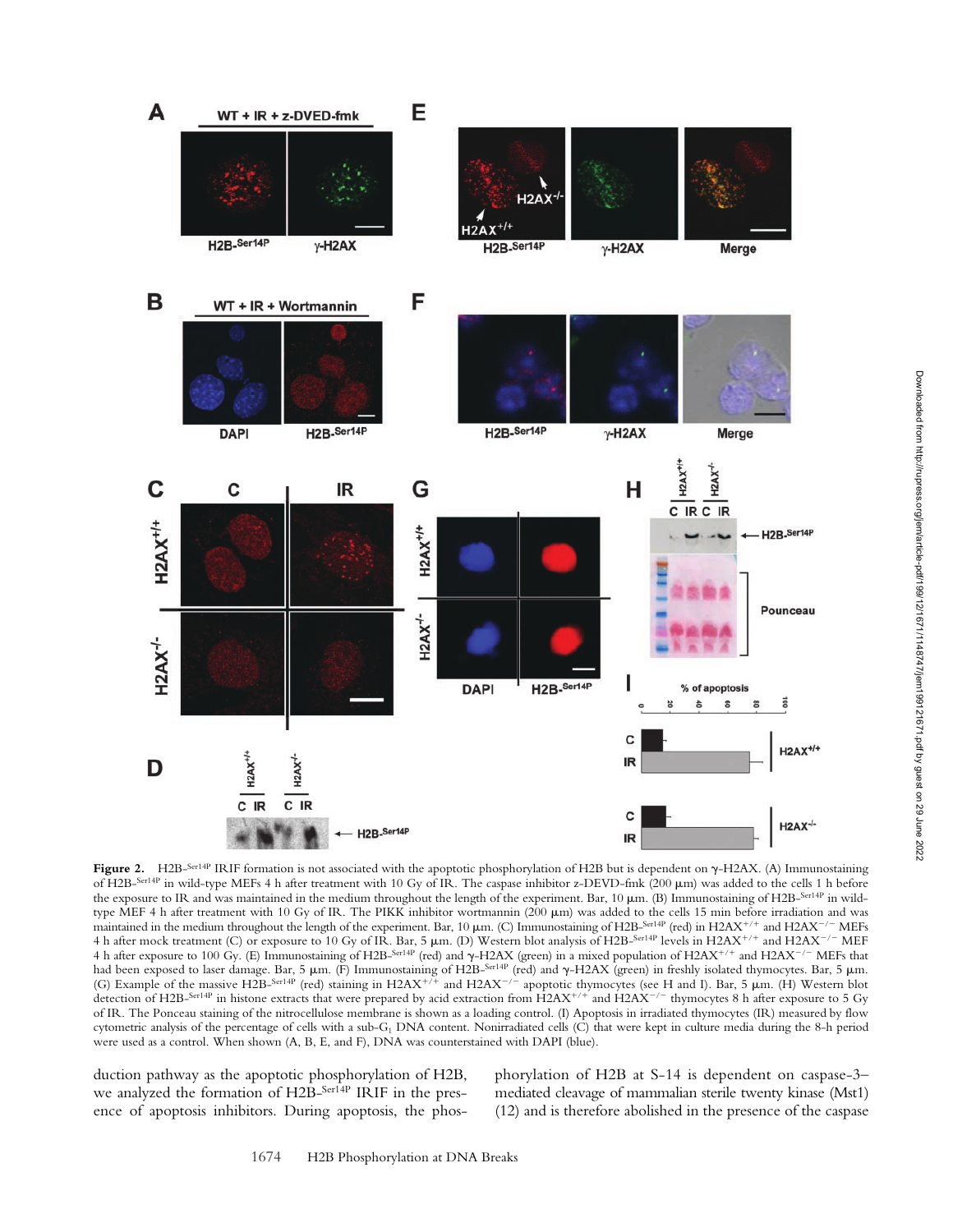inhibitor z-DEVD-fmk. However, in MEFs pretreated with z-DEVD-fmk the formation of H2B-Ser14P IRIF remained unaltered (Fig. 2 A). Although irradiation induces foci formation and cell cycle arrest, it does not lead to apoptosis in MEFs (19 and unpublished data), which again unlinks the H2B-Ser14P IRIF from programmed cell death.

The S-14 residue in H2B is not a consensus phosphorylation site for phosphatidylinositol-3-OH kinase related kinases (PIKKs), which target SQ motifs (20). However, PIKK-induced phosphorylation is essential for the accumulation of various factors, including Mre11 complex, Brca1, and  $\gamma$ -H2AX into IRIF (18). To determine whether H2B-Ser14P IRIF was also dependent on PIKKs, we pretreated cells with the drug wortmannin at a concentration known to inhibit these kinases (200  $\mu$ M). Treatment with wortmannin completed abolished the formation of H2B-Ser14P IRIF (Fig. 2 B). Thus, H2B-Ser14P IRIF formation is dependent on PIKKs even though these kinases are unlikely to directly phosphorylate Ser-14 in H2B.

H2AX is a direct target of PIKKs (7) and is essential for the formation of IRIF of several DNA damage response factors (9, 18). To determine whether the formation of H2B- $^{Ser14P}$  is dependent on H2AX, we analyzed the formation of foci in  $H2AX^{+/+}$  and  $H2AX^{-/-}$  MEFs. Although H2AX deficiency did not affect the overall nuclear staining pattern or levels of H2B-Ser14P, IRIF failed to form in the mutant cells (Fig. 2 C). Moreover, H2B-Ser14P IRIF were undetectable in H2AX-deficient cells that had been reconstituted with a phosphorylation mutant isoform of H2AX (13) (unpublished data), demonstrating that the formation of these foci is directly dependent on the formation of  $\gamma$ -H2AX. In contrast, the overall phosphorylation levels of H2B Ser 14 in response to IR were not dependent on H2AX, as determined by Western blotting (Fig. 2 D). Moreover, a normal H2B-Ser14 phosphorylation pattern was observed at early time points when H2AX-deficient cells where exposed to laser treatment (Fig. 2 E and Fig. S1, available at http://www.jem.org/cgi/ content/full/jem.20032247/DC1). Finally, the use of the laser scissors showed that H2B phosphorylation at DNA breaks is independent of both ATM–Chk2 and ATR–Chk1 signaling pathways (Fig. S2, available at http://www.jem.org/ cgi/content/full/jem.20032247/DC1). We conclude that although the phosphorylation of H2B at DSBs is H2AX independent, formation of H2B-Ser14P IRIF depends on the phosphorylation of H2AX, which is downstream of phosphatidylinositol 3-kinase–related kinase activity.

H2AX is phosphorylated in chromatin regions surrounding the TCR- $\alpha$  locus in thymocytes actively undergoing V(D)J recombination (4). Moreover,  $\gamma$ -H2AX formation in thymocytes is dependent on RAG-mediated cleavage (4). Consistent with the staining pattern observed in irradiated MEFs (Fig. 1 D), we found that H2B-Ser14P foci colocalized precisely with  $\gamma$ -H2AX in freshly isolated thymocytes (Fig. 2 F), indicating that H2B-Ser14 phosphorylation also occurs during physiologically programmed rearrangements. Unlike MEFs, thymocytes are exquisitely sensitive to irradiationinduced apoptosis. 8 h after treatment with 500 cGy,  $>70\%$ 

of thymocytes were clearly apoptotic as determined by flow cytometry (Fig. 2 I). As previously reported (12), H2B-Ser14P exhibited a global nuclear staining pattern in a fraction of the apoptotic thymocytes (Fig. 2 G). In contrast to IRIF formation, this massive apoptotic phosphorylation of H2B-Ser14P was independent of H2AX, as determined by both Western blotting and immunofluorescence analysis (Fig. 2, G and H). Moreover, the percentage of apoptotic nuclei was identical in  $H2AX^{+/+}$  and  $H2AX^{-/-}$  thymocytes (Fig. 2 I), indicating that although H2AX is also massively phosphorylated during DNA fragmentation (21), H2AX itself does not play an active role in apoptosis. Together, these results unlink the DSB-associated H2B-Ser14P formation from the apoptotic phosphorylation of H2B.

## **Discussion**

There is increasing evidence that epigenetic regulation of nucleosomes plays a key role in the response to DSBs. Alterations in the configuration of chromatin appear to be necessary for the initial recognition of DSBs (1). Beyond the detection of the lesion, the ability to efficiently repair DSBs may also require chromatin-remodeling activities. For example, BRAF-35, a complex that interacts with the DNA repair factor Brca2 has the capacity to deacetylate histones (22). A newly discovered Brca2-associated protein, EMSY, forms IRIF and interacts with the HP1 chromoshadow domain, which recognizes methylated lysine residues within histones (23). Moreover, a histone deactylase HDAC4 also assembles in nuclear foci and is critical for irradiationinduced survival (24). HDAC4, like  $\gamma$ -H2AX, is required for the formation of 53BP1 IRIF (24), suggesting the possibility that chromatin configuration may be intimately linked to the cytological observation of foci. However, although HDACs normally act on acetylated lysines to induce chromatin compaction, it remains unclear which, if any, specific histone residues in the vicinity of DSBs are targeted by Brca2- or HDAC4-containing deacetylases. At present, the only known histone modification that is enriched at DSBs in mammalian cells is the phosphorylation of H2AX. Here we have uncovered an additional site of histone phosphorylation at DSBs that supports the involvement of histone tail modifications in the signaling/repair of DSBs.

The finding that H2B Ser-14 phosphorylation at DSBs is H2AX independent, whereas H2B-Ser14P foci formation is --H2AX dependent is paradoxical. One interpretation for the absence of repair foci is that factors are not recruited sites of DNA damage. However, we have found that both events are independent and that despite a normal recruitment of factors to DSBs at early time points, factors may still not form IRIF (13). There are at least two possible explanations for why H2B-Ser14P foci formation is dependent on the phosphorylation marks on H2AX. First, y-H2AX may be required to retain the H2B S-14 kinase after it's initial recruitment to DSBs. This could be mediated via weak interactions between the kinase and the SQ motif in the H2AX tail, thousands of which are modified by phosphorylation.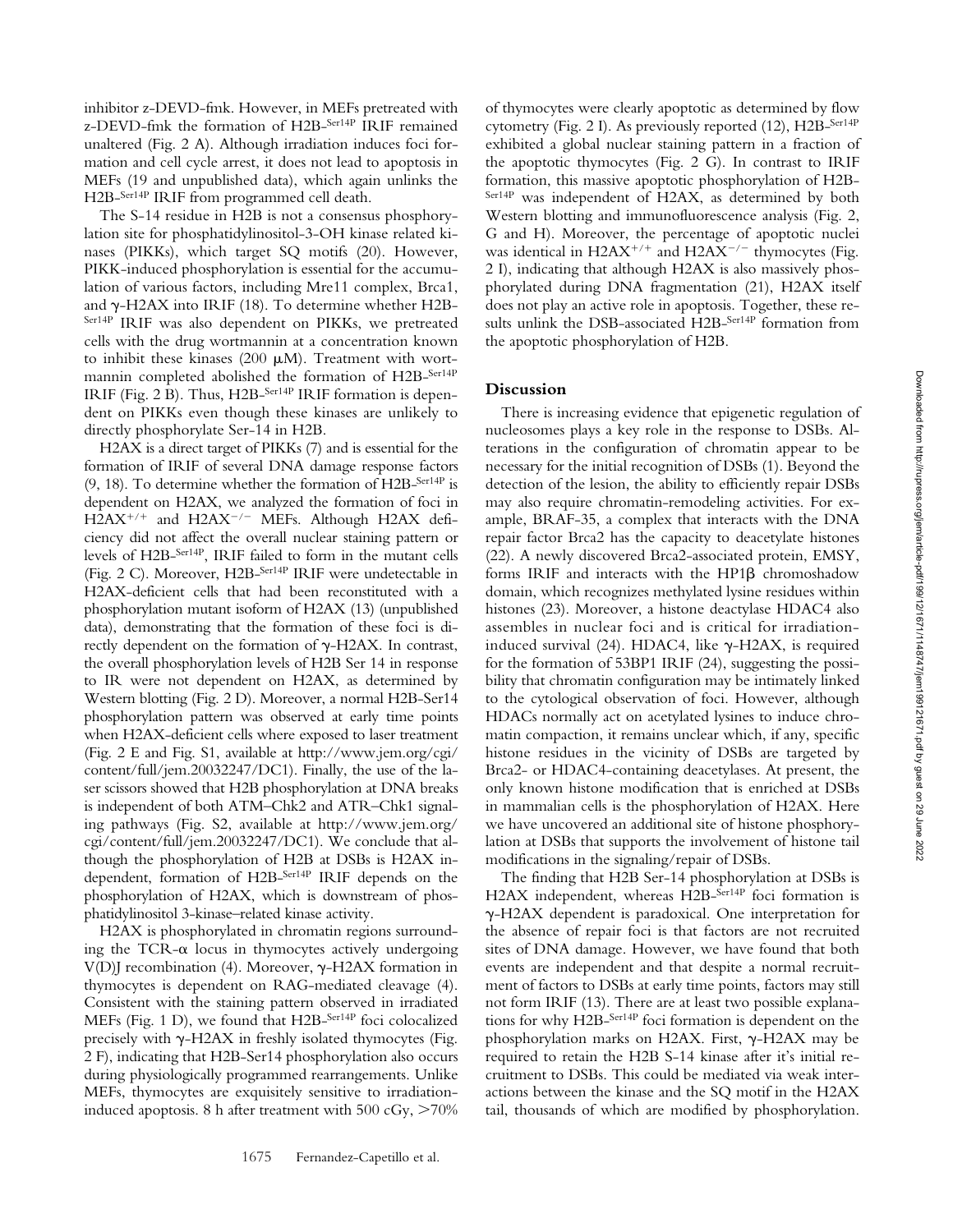

Figure 3. The chromatin compaction model. (A) Intact DNA molecule showing the nucleosomes (blue) with protruding tail motifs (black). (B) Generation of a DSB. (C) Histone tails become specifically modified in the chromatin surrounding the lesion (i.e.,  $\gamma$ -H2AX [green], H2B-<sup>Ser14P</sup> [red]). At the same time, DNA repair/signaling factors accumulate in the region. (D) The DSB-induced pattern of histone modifications promotes the compaction of the chromatin and associated factors cytologically detectable as foci.

However, such direct interactions appear to be unlikely given that H2AX is required for IRIF formation of almost all factors, some of which undoubtedly assemble at DSBs by independent pathways. To account for the universal role of H2AX in IRIF formation, we favor an alternative model that posits that H2AX phosphorylation has a direct effect on the chromatin structure surrounding a DSB (Fig. 3). In this scenario, the time-dependent increase of the intensity of IRIF may not be due to an increase in accumulation of factors at a DSB but rather to the condensed state of the DNA. As long as the break is not repaired, a higher amount of DNA will become condensed around the lesion, thereby leading to a higher concentration of factors that are associated with the damage (Fig. 3). These two possible functions of H2AX phosphorylation, the tethering of factors and chromatin compaction, are not mutually exclusive since the --H2AX mark may provide both a docking site and promote a change in chromatin folding.

The known properties of  $\gamma$ -H2AX are consistent with a role in chromatin compaction. For example, H2AX is required for the chromatin condensation and transcription silencing of the sex chromosomes during spermatogenesis (25). Moreover, H2AX regulates the long-distance synapsis of DNA ends during immunoglobulin class-switch recombination (26). Interestingly, we have found that H2B-Ser14P shows a similar staining pattern to that of  $\gamma$ -H2AX in mouse spermatocytes, being particularly enriched in the highly compacted XY chromosomes, also known as the sex body (Fig. S3, available at http://www.jem.org/cgi/content/ full/jem.20032247/DC1). H2B-Ser14P has already been re-

ported to be associated with chromatin condensation both in vivo and in vitro (12, 27). The H2B peptide tail has the unique property of self-aggregating when phosphorylated at S-14, and therefore this modification could play a direct role in regulating chromatin condensation (12). Thus, it is possible that H2B-Ser14P can act in concert with H2AX to promote chromatin condensation at sites of DSBs (Fig. 3).

The chromatin compaction model predicts that H2AX would even be required for the foci formation of its own kinase. Indeed, we have found that the formation of ATMSer1981P foci is abrogated in the absence of H2AX, whereas the recruitment of the ATM<sup>Ser1981P</sup> to DSBs is H2AX independent (unpublished data). A previous study indicated that DSB-induced chromatin relaxation might directly trigger ATM activation (1). Such a chromatin alteration may also facilitate access of DNA repair/signaling machinery to DSBs and target enzymes that covalently modify histone tails. If the lesion persists, modifications on histone tails including phosphorylation of H2AX–Ser-136/ 139 and H2B-Ser14P (and possibly histone deacetylation) may cooperate to establish a heterochromatin-like state, which may prevent the premature separation of DNA ends. The presence of fragmented chromosomes associated with defective foci formation in  $H2AX^{-/-}$  cells (9, 10) supports this model. Understanding how histone modification patterns dictate dynamic changes in chromatin topology at DNA damage sites is a major challenge for future research.

We thank Tom Misteli for the generous gift of CHO cells expressing H2B–GFP; Noburu Motoyama (National Institute for Longevity